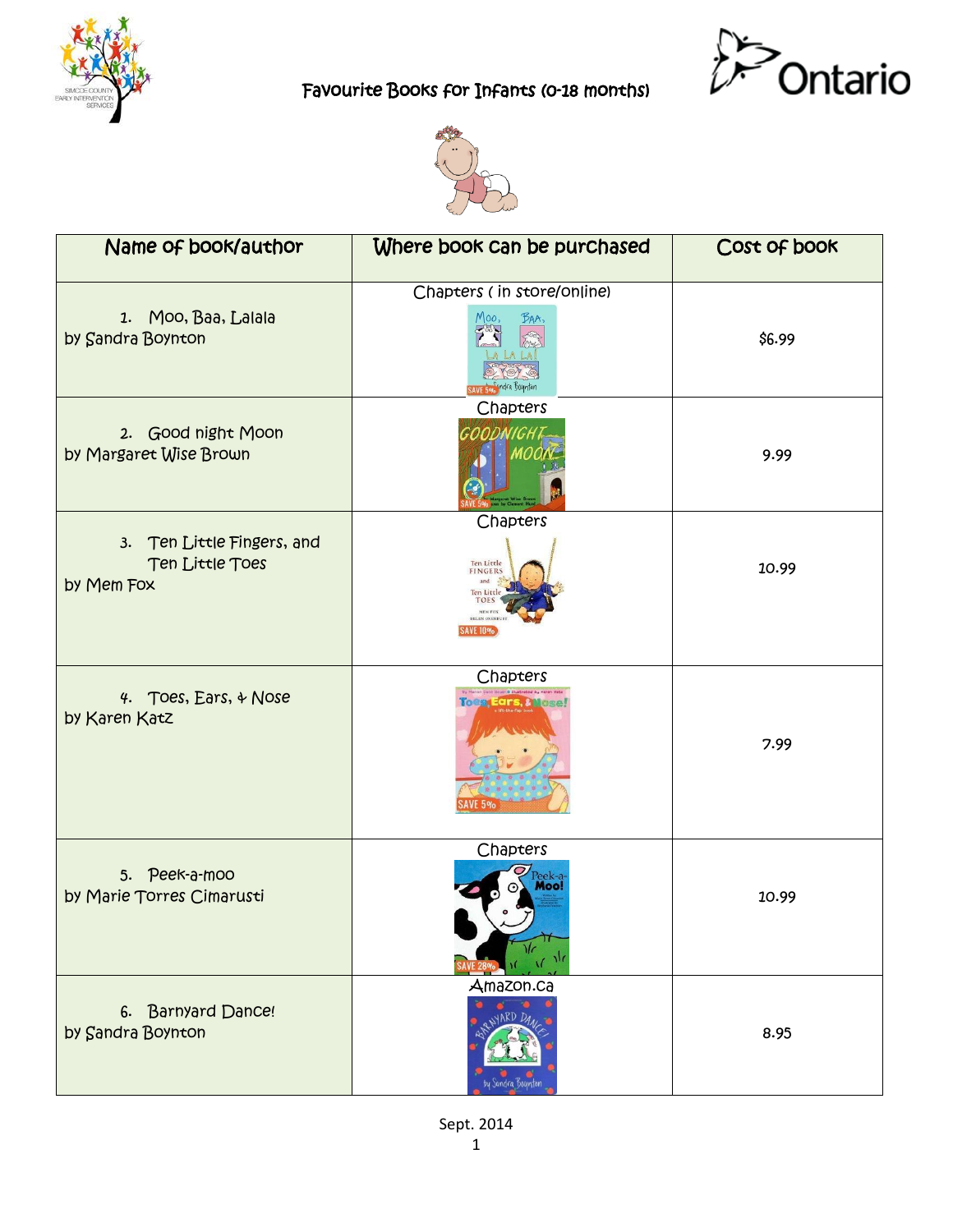



| 7. First Words by<br><b>Baby Einstein</b>                  | TOYS RUS<br>First Words                      | 6.99  |
|------------------------------------------------------------|----------------------------------------------|-------|
| 8. Baby Faces Peekaboo!<br>by Dorling Kindersley           | Chapters<br><b>DR Baby Faces</b><br>neekahoo | 10.99 |
| 9. Jiggle and discover the<br>itsyspider                   | Costco                                       | 11.99 |
| 10. Where is Baby's Belly<br>Button?<br>by Karen Krants    | Chapters<br>Where is Baby's                  | 6.99  |
| 11. Playtime peekaboo!                                     | ™playtime<br>peekaboo<br>Chapters            | 7.99  |
| 12. Touch and feel<br><b>Discovery Books</b>               | Wintergreen                                  | 49.95 |
| 13. Favourite songs and<br>rhymes board book<br>collection | Wintergreen                                  | 84.95 |

Sept. 2014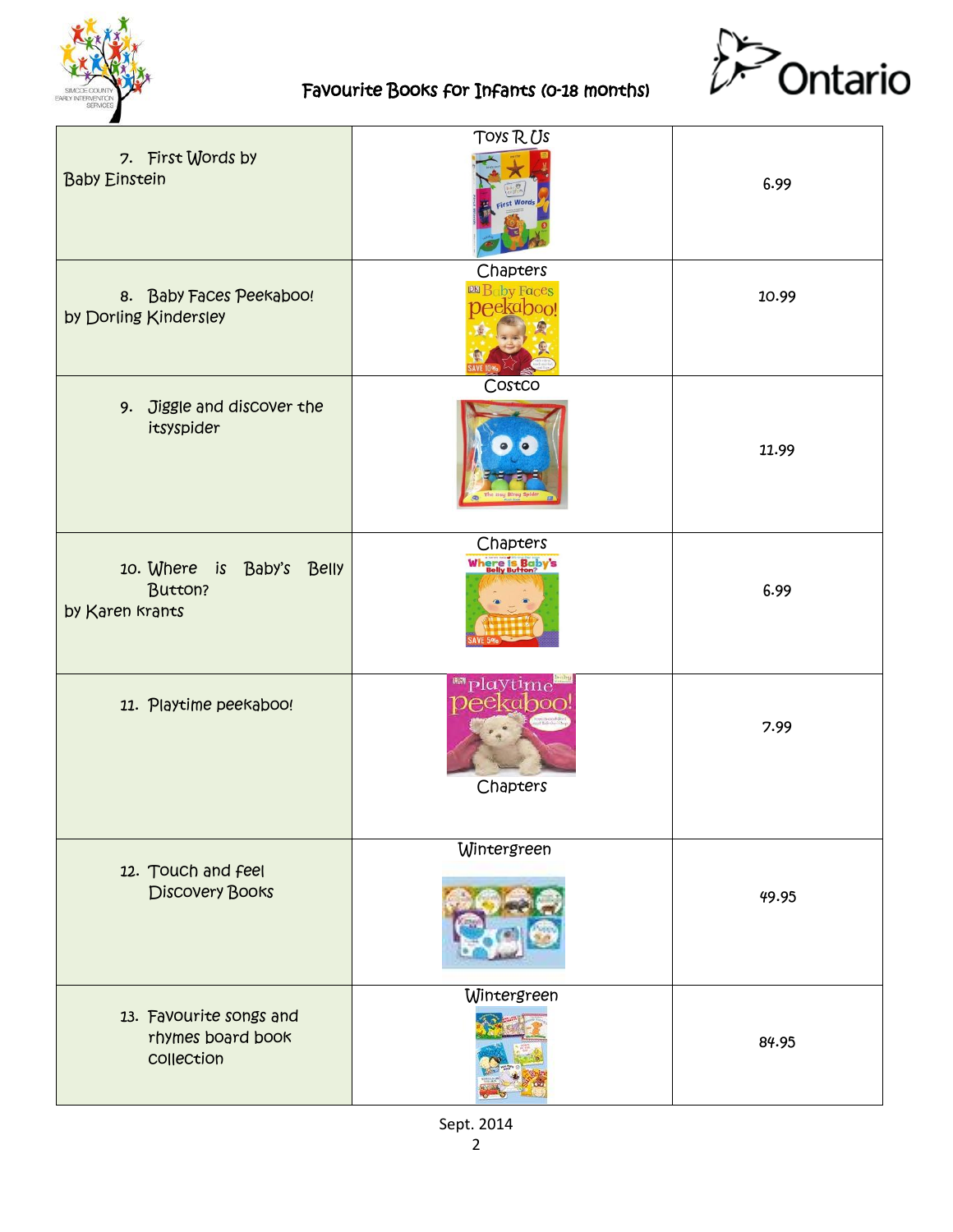



| 14. Baby touch & feel board<br>book set                  | Louise Kool and Galt<br><b>Animals</b> Trucks<br>Things<br>That Go<br>Bedtime Form<br>Anjmals<br><b>Colors</b><br>and Shapes | 69.99 |
|----------------------------------------------------------|------------------------------------------------------------------------------------------------------------------------------|-------|
| 15. Brown Bear Brown Bear<br>board book<br>by Eric Carle | Chapters<br><b>Bill Martin Jr / Eric Carle</b>                                                                               | 8.50  |
| 16. Where's Spot<br>by Eric Hill                         | Chapters<br>Where's<br>Spot?                                                                                                 | 7.00  |
| 17. Spot says Goodnight<br>by Eric Hill                  | Chapters<br>Spot says<br>Goodnight<br>Eric Hill                                                                              | 7.00  |
| 18. Baby Beluga<br>by Anthony Wolf                       | Chapters<br><b>ELUGA</b>                                                                                                     | 7.00  |
| 19. Реек а 200<br>Little Scholastic                      | Chapters<br><b>Regis</b><br>Peek-a-Zoo                                                                                       | 10.80 |
| 20. Happy Baby Words                                     | Chapters<br>word<br>Ġ                                                                                                        | 5.65  |
| 21. That's not my<br><b>Usborne Touchy feely books</b>   | Chapters<br>That's not<br>ny pigle                                                                                           | 11.95 |